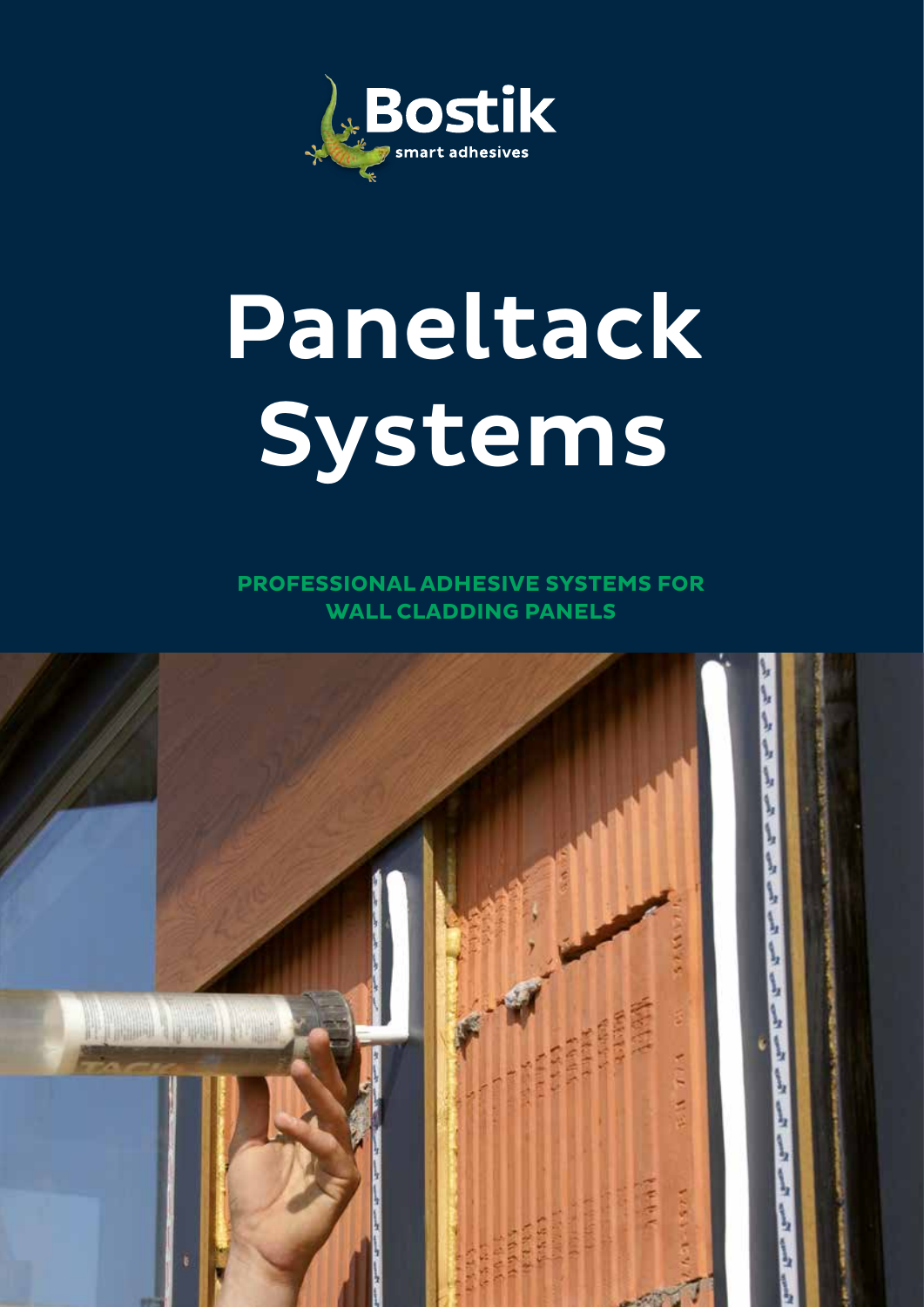# Welcome to the new Bostik

### BOSTIK IS A LEADING WORLD SPECIALIST IN ADHESIVES, SEALANTS, MORTARS AND FILLERS FOR THE INDUSTRIAL SECTOR, CONSTRUCTION INDUSTRY AND CONSUMERS.

Bostik has a long history of over 125 years in developing innovative solutions that make bonding more intelligent and user-friendly and make daily life and work much easier. We have more than 6,000 employees worldwide in over 50 countries and Bostik can make use of 14 testing and R&D centres.

The slogan 'smart adhesives' reflects the mission of the company, namely the development of intelligent and innovative adhesive solutions that are functional and efficient. The new logo is a green gecko, known for its exceptional adhesive power that allows it to hold onto almost any surface and support its entire body weight with one toe. The gecko symbolises Bostik's intelligent adhesive solutions, which are flexible, efficient and user-friendly.

### BOSTIK WALL PANEL ADHESIVE

Bostik, formerly Simson, has been an active and innovative player in the field of wall cladding panel bonding for more than 25 years and it leads the field in knowledge, experience and quality.

### WHY USE ADHESIVE FOR WALL PANELS?

- Blind attachment method (more aesthetic)
- No unsightly screws which eventually lead to dirty stripes
- No electricity required on site
- No dust and noise caused by drilling and screwing
- No weakening of the panel (it is not drilled through)
- Thinner wall panels can be used
- The elastic adhesive is more resistant to vibrations
- No cold bridges
- Favourable stress distribution
- Quick and easy fastening method

The Bostik wall cladding panel systems are able to absorb the wind load and ensure a lasting bond under extreme conditions, such as coastal areas and high altitudes for years to come. The adhesive systems prevent the panels from sagging under their own weight and absorb cyclical expansion and contraction due to temperature and humidity changes.

There are various types of wall panels on the market, each with its own specific features, such as:

- $-$  HPL
- Fibre cement
- Compressed mineral wool
- Polyester
- Aluminium Composite
- Ceramics
- Natural stone
- Enamelled glass
- Etc.

The purpose of this brochure is to acquaint you with our wall panel adhesive systems. In addition, you will see some examples of adhesive systems with which Bostik has over 25 years of experience, and which are fully adapted to the type of panel material, namely fibre cement boards, pressed mineral wool and HPL panels. For that reason, the Bostik Paneltack range includes several sophisticated products for a durable adhesive system for most types of wall cladding panels.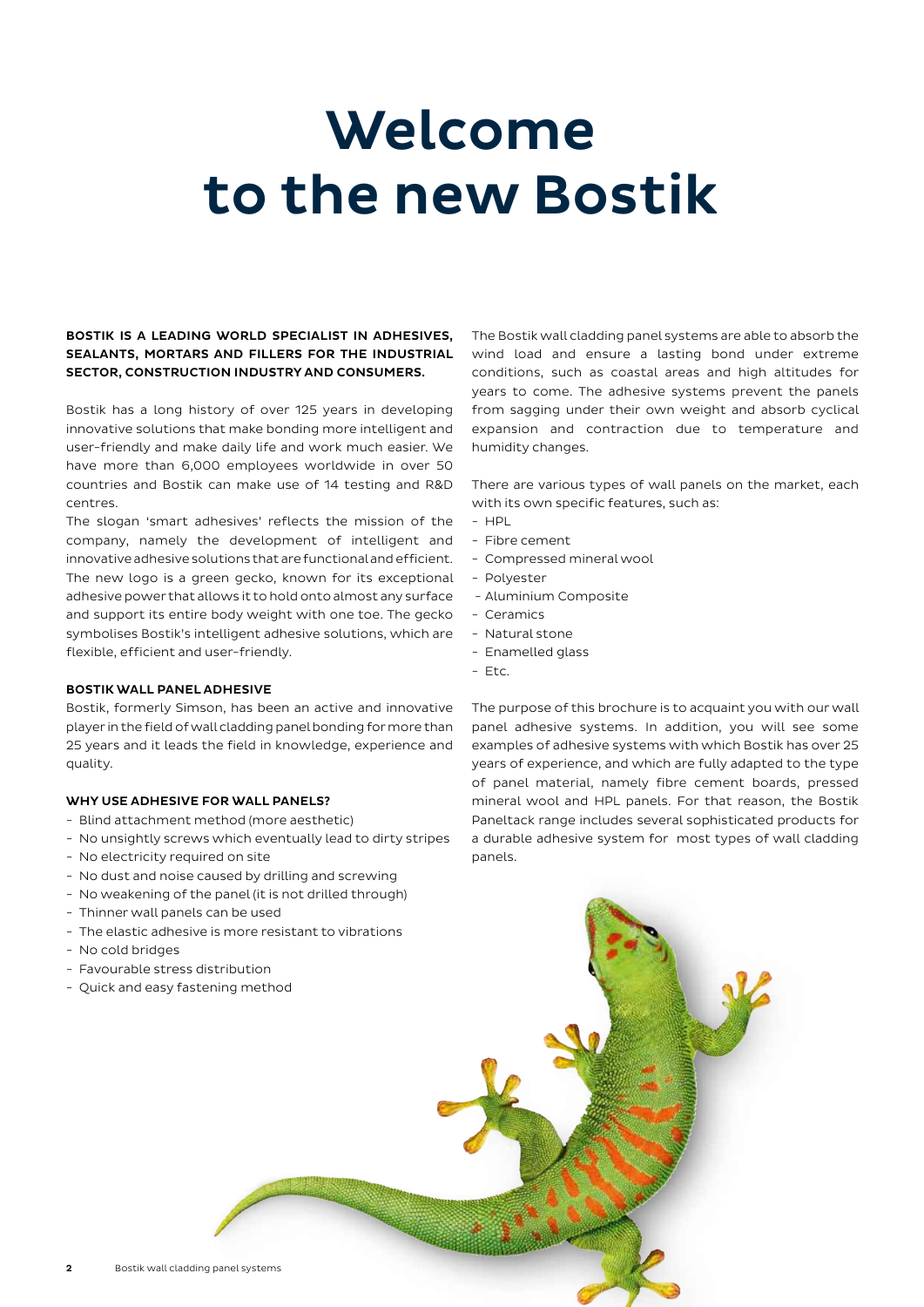

# Bostik presents

 **A COMPLETE RANGE FOR WALL CLADDING PANELS**

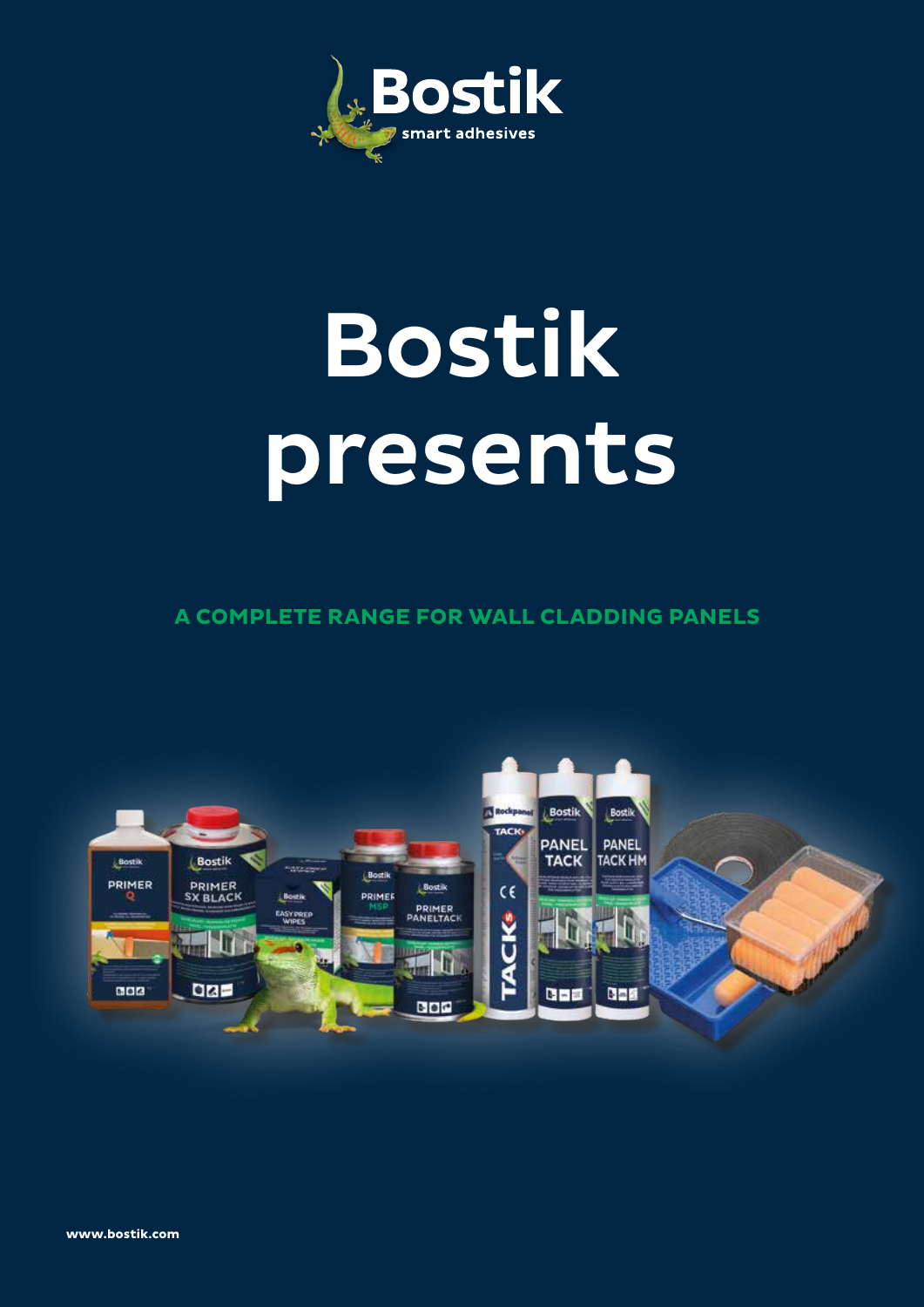### ETERNIT EQUITONE BONDED WITH PANELTACK HM

Eternit provides a comprehensive range of sustainable and environmentally friendly cladding materials. It is easy to install in the form of a lightweight rainscreen gable and is the perfect solution for construction and renovation.

### ETERNIT EQUITONE CLADDING PANELS

Equitone has a worldwide reputation for architectural cladding materials. The name Equitone is a reference to the texture and unique feel of fibre cement. Fibre cement is a mineral composite material with excellent physical and aesthetic properties. The range of wall cladding panels includes Natura, Pictura, Textura, Linea and Tectiva.

### **CERTIFICATION**

Included in the KOMO certification SKG 0176.7094.02

| <b>Building height</b> |                                 | 0-10 m 10-20 m 20-50 m |          |
|------------------------|---------------------------------|------------------------|----------|
| Minimum cavity width   | $20 \text{ mm}$ $25 \text{ mm}$ |                        | $130$ mm |

### CEDRAL BOARD

Eternit has a custom-designed solution for durable and lowmaintenance cladding strips and for finishing eaves. The material is rigid, water and rot resistant, has a very long lifespan and is also suitable for tasks such as finishing dormer windows, eaves and ceilings. Restrictions with regard to height (10 metres) and maximum centre to centre distance (400 mm).

Due to the high elasticity of the adhesive, maximum panel sizes can be bonded.

### THE ADHESIVE SYSTEM CONSISTS OF:

- PanelTack HM elastic adhesive.
- Primer SX Black primer for wood supporting structures.
- Prep M primer for metal supporting structures (aluminium or galvanised steel).
- Double-sided adhesive FoamTape 12 x 3 mm for initial bonding of the panels and functioning as a spacer.
- Primer MSP: primer for Natura, Pictura and Textura.
- Primer Q: for Tectiva and Linea.

### USERS' INDICATION

| <b>QUANTITY</b><br>100 M <sup>2</sup> | <b>PACKAGING</b> |
|---------------------------------------|------------------|
| 50                                    | Cartridge 290 ml |
| З                                     | Bottle 1000 ml   |
| З                                     | Can 500 ml       |
|                                       |                  |

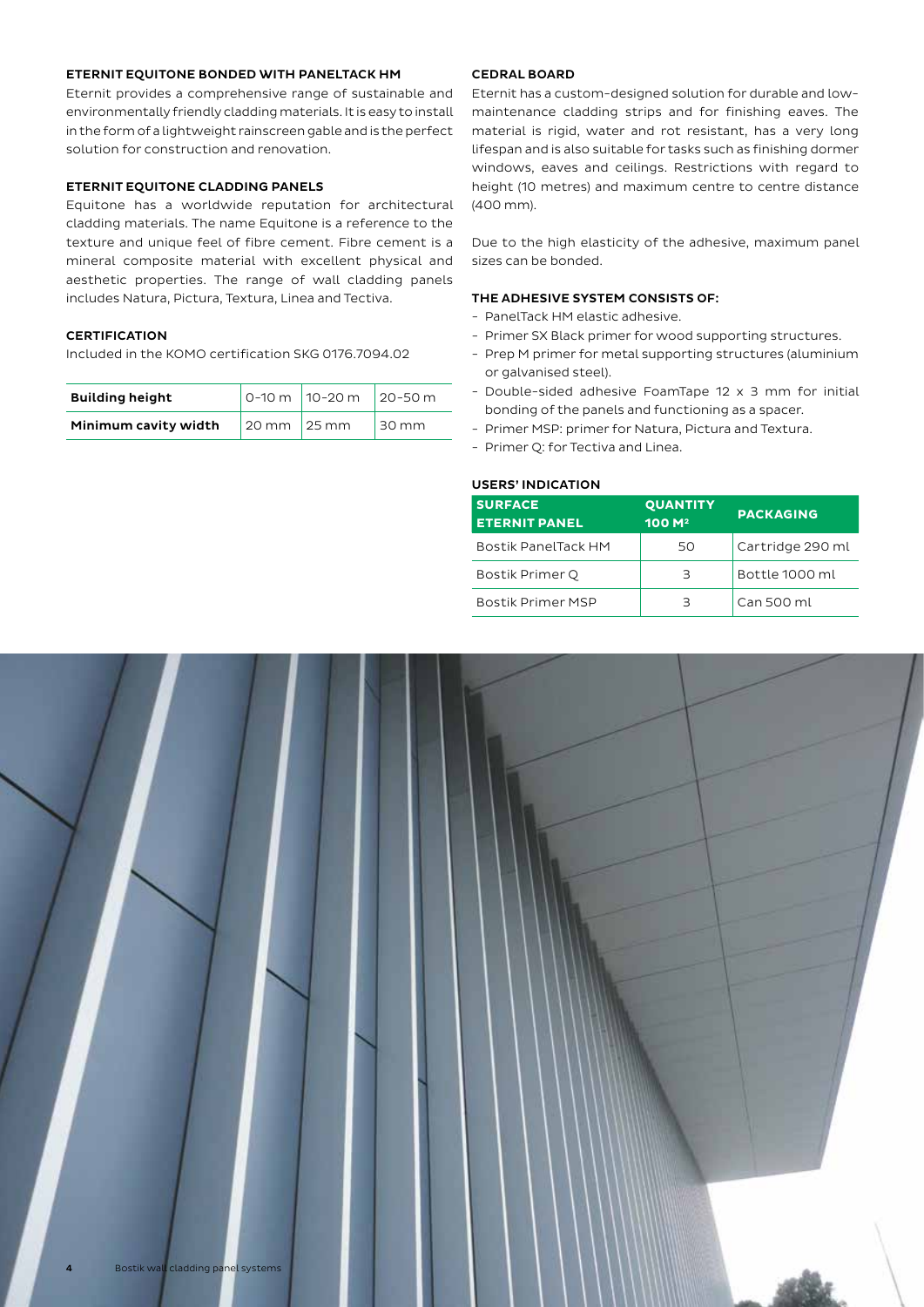### ROCKPANEL BONDED WITH TACK-S

Rockpanel panel material, used mostly in ventilated constructions, for finishing cladding and detailing around the roof, is made of basalt rock. The robust but flexible sheet material is perfectly suited to contemporary trends such as organic shapes and sustainability.

Bostik has developed the elastic adhesive system Rockpanel Tack-S especially for and in collaboration with Rockpanel. The product is suitable for bonding (only) Rockpanel for façade cladding, fascias, eaves, ceilings and canopies. The adhesive system is suitable for both aluminium and woodbearing Rockpanel strips.

### **CERTIFICATION**

- Included in the European Approval (European Technical Approval) ETA 07/0141 of Rockpanel® panels.
- Included in IKOB-BKB CERTIFICATE NL affiliation document with the ETA- 07/0141, no. IKB1718.
- Bonded Rockpanel boards, of the type Colours of AG 8 mm are classified in the European fire class B-s2, d0.

### THE ADHESIVE SYSTEM CONSISTS OF:

- Rockpanel Tack-S elastic adhesive.
- Primer MSP primer for the back of the Rockpanel board material.
- Liquid 1 cleaner for the surface of Rockpanel strips.
- Prep M primer for the surface of the aluminium support structure.
- Double-sided adhesive FoamTape 12 x 3 mm for initial bonding of the panels and functioning as a spacer.

### USERS' INDICATION

| <b>SURFACE</b><br><b>ROCKPANEL BOARD</b>        | <b>QUANTITY</b><br>100 M <sup>2</sup> | <b>PACKAGING</b> |
|-------------------------------------------------|---------------------------------------|------------------|
| Bostik FoamTape                                 | 12                                    | 25 meter roll    |
| Bostik Rockpanel Tack-S                         | 50                                    | Cartridge 290 ml |
| <b>Bostik Primer MSP</b><br>(back of Rockpanel) | 6                                     | Can 500 ml       |
| Bostik Liguid 1<br>(Rockpanel strip)            | 1                                     | Can 1000 ml      |
| Bostik Prep M (metal)                           | 2                                     | Can 1000 ml      |



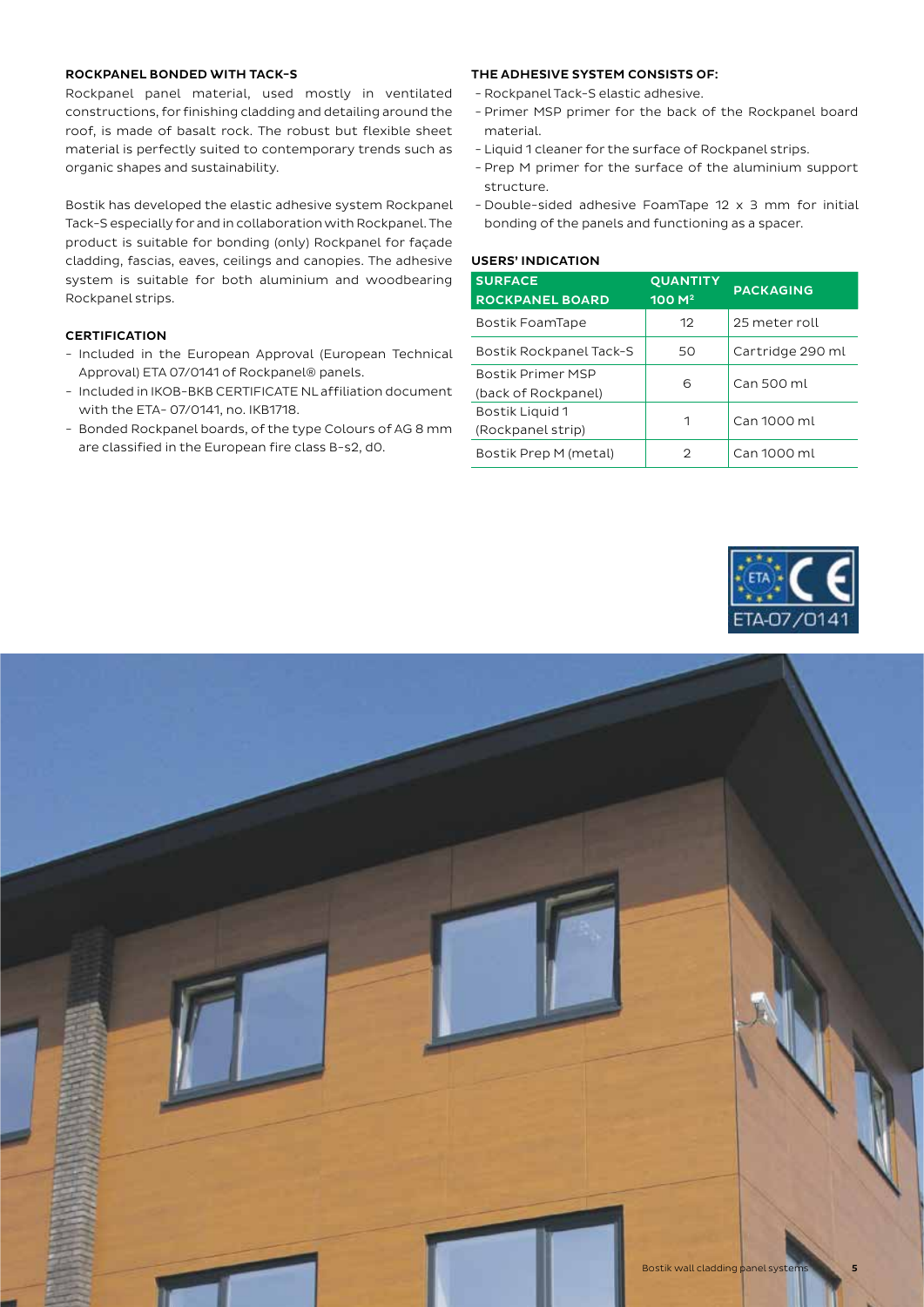### TRESPA METEON (FR) BONDED WITH PANELTACK

HPL Trespa Meteon panels don't just provide visual beauty. They have a durable aesthetic quality, thanks to intensively tested materials. So today's vision will remain tomorrow's reality. The elements are perfectly suited to apply in innovative and functional ventilated cladding systems. Suitable for both separate use or as a design accent in combination with other materials.

### **CERTIFICATION**

- Included in the KOMO certification SKG 0176.6720.02
- Bonded Trespa Meteon standard is classified in the European fire class D, s2, d0
- Bonded Trespa Meteon® FR is classified in the European fire class B, s2, d0

### SUBSTRUCTURE: WOOD OR ALUMINIUM.

Please note that, inter alia:

- correct dimensions width for joints 95 mm, end and intermediate supports 45 mm
- maximum centre to centre distance for supports
- ventilation (continuous air gap of min. 20 mm and ventilation openings of 50 cm2/m1)

Up to 6 m, the following maximum centre to centre distances are recommended for the supports:

| Panel thickness in mm | 6   | 8   | 10  |
|-----------------------|-----|-----|-----|
| 2 supports            | 450 | 600 | 550 |
| 3 or more supports    | 550 | 750 | 700 |

Horizontally mounted panels have a maximum base of 2550 at a height of 1200 mm. Upright panels have a maximum height of 3050 mm with a base of 1300 mm.

### THE ADHESIVE SYSTEM CONSISTS OF:

- PanelTack highly elastic adhesive.
- Primer SX Black primer for wood supporting structures.
- Easy Prep Wipes (formerly Easy Clean Wipes) or Primer PanelTack for pre-treatment of the adhesive side of the cladding panels.
- Primer PanelTack: primer for metal supporting structure.
- Double-sided adhesive FoamTape 12 x 3 mm for initial bonding of the panels and functioning as a spacer.

### USERS' INDICATION

| <b>SURFACE</b><br><b>TRESPA PANEL</b> | <b>QUANTITY</b><br>100 M <sup>2</sup> | <b>PACKAGING</b> |
|---------------------------------------|---------------------------------------|------------------|
| Bostik PanelTack                      | 50                                    | Cartridge 290 ml |
| <b>Bostik Primer PanelTack</b>        | З                                     | Can 500 ml       |
| Bostik Easy Prep Wipes                | 20                                    | Bags             |



# **6 Bostik wall cladding panel systems**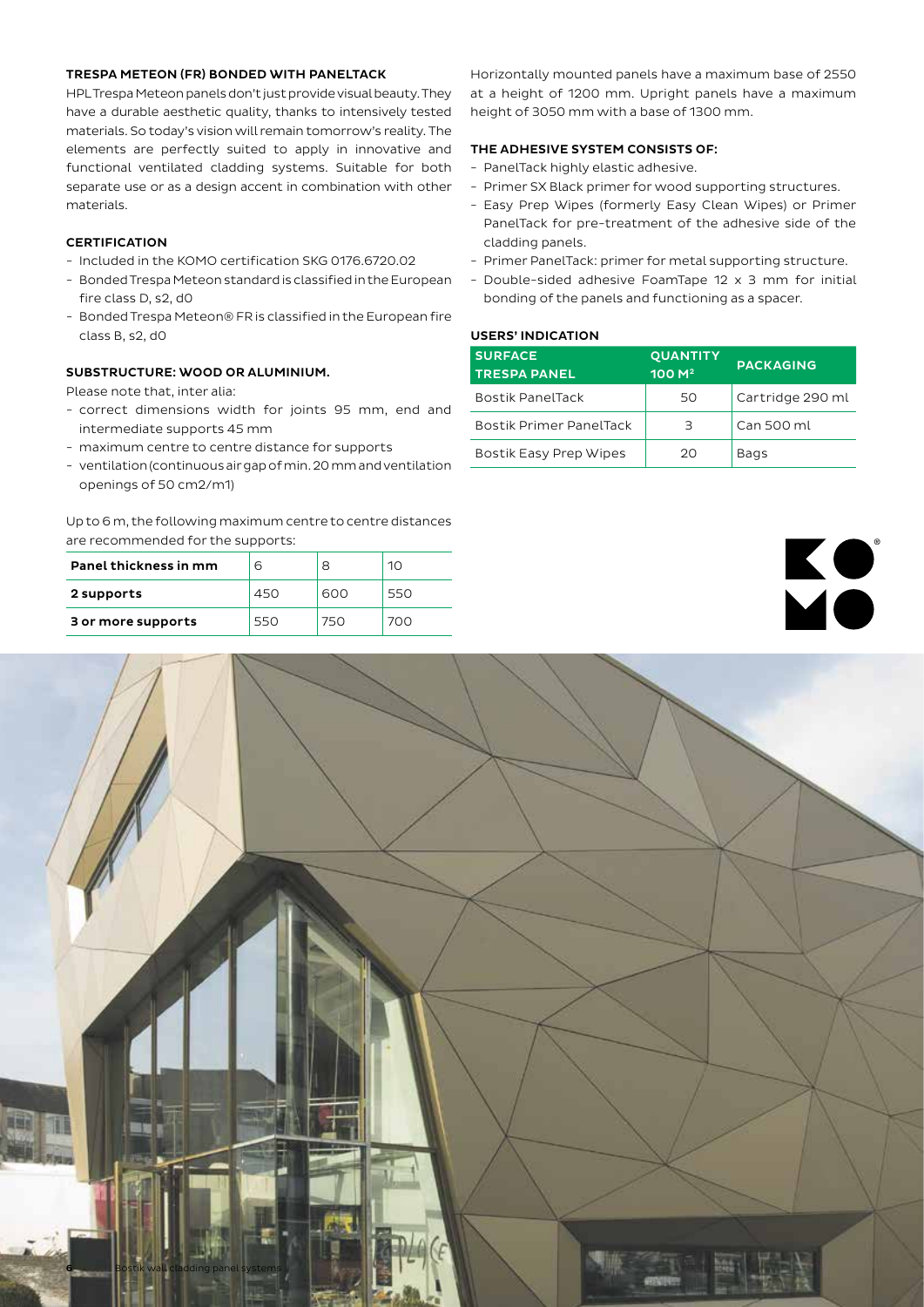# Bonding cladding panels

### 1 PRETREATMENT OF SUPPORT PROFILES

Wood: Check the moisture of the wood, which must be max. 18%. Use preferably impregnated and dried wood. Apply Primer SX Black in one closed layer. After application, allow to dry for at least 60 minutes. If pre-primed battens on the site are contaminated, they should be cleaned with Cleaner I or Liquid 1. Aluminium: Prep M or Primer Paneltack. Rockpanel stripes: clean with Liquid 1.

### 2 APPLY FOAMTAPE

Once the primer is dry, apply Bostik Foam Tape to the support construction vertically and continuously. Press firmly and cut with a sharp knife. Make sure that there is enough space for the adhesive and tape.

### 3 PRETREATMENT OF CLADDING PANEL

Pretreat the backside of the panels in accordance with instructions. Use Liquid 1 instead of the primers listed below for removing fresh sealant residues, etc.

General guideline:

- Trespa: Primer PanelTack or alternatively Easy Prep Wipes
- Eternit: Primer MSP (Natura, Pictura and Textura) or Primer Q (for Tectiva and Linea)
- Use liquid 1 for removal of sealant residues, etc.

PLEASE NOTE: Avoid contact of primer residues with the front side of the panel at all times, work with clean hands and remove used primer cloths.

### 4 APPLY PANELTACK ADHESIVE WITH SPECIAL NOZZLE

Only apply the adhesive vertically and continuously. Apply a triangular strip with a width and height of 9 mm using the special V-shaped nozzle. Use PanelTack for Trespa, PanelTack HM for Eternit and Rockpanel Tack-S for Rockpanel.

### 5 INSTALL PANEL

Remove the protective layer from the FoamTape. The panel should be installed within 10 minutes after the application of the adhesive. Correction is still possible before the panel touches the FoamTape. Once the panel is positioned correctly, the panel should be pressed and rubbed gently where it is applied on the FoamTape. Avoid the FoamTape to be pressed too hard. Correction is now no longer possible.

### APPLICATION:

The panels can be bonded either in a prefabricated situation or on the construction site. The following processing conditions must be taken into account:

- Do not pretreat or bond if there is precipitation.
- Do not pretreat or bond if there is very high humidity, for Provide adequate ventilation. example dense fog.











- Prevent condens on the panels and supporting structure.
- Application must be done between +5 °C and +30 °C.
- In ceiling applications, the spacing of the support structure must be reduced to 75%.
-